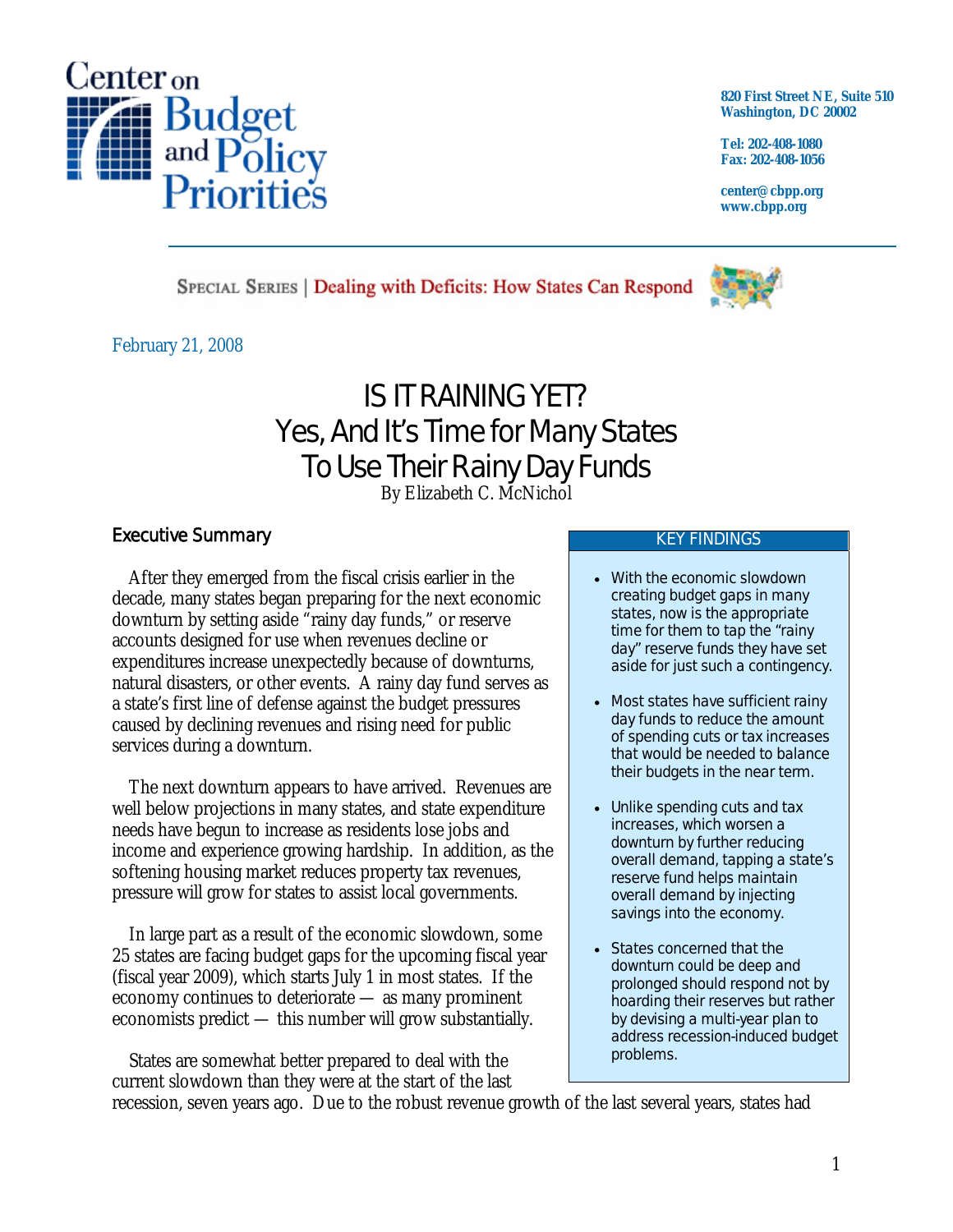total reserve balances (including rainy day funds as well as general fund balances and other reserves) equal to 11.5 percent of annual expenditures on hand at the end of fiscal year 2006, before the housing slump began to affect state tax collections. This is above states' total reserve balances of 10.4 percent of expenditures in  $2000$ .<sup>1</sup>

Currently, rainy day fund balances alone total more than 4.5 percent of states' annual expenditures. While not enough to obviate the need for budget cuts or tax increases in a prolonged downturn, both of which can damage the economy, rainy day funds can minimize the need for such steps. (See Table 1 for state-by-state data.)

Unfortunately, some state policymakers now facing budget gaps are reluctant to spend funds from rainy day accounts, in part because they fear their economic problems may become even worse in future years. For example, Kentucky's governor has ordered across-the-board cuts in state agency budgets to address a current-year (fiscal year 2008) revenue shortfall, even though the state has \$232 million in its rainy day fund. In Virginia, some legislators have objected to the governor's plan to use a portion of the state's substantial rainy day fund to partially address a budget shortfall. In several other states as well, governors and legislators are planning significant budget cuts while making little or no use of their rainy day fund.

## Four Reasons Why States Should Use Their Rainy Day Funds Now

During an economic slowdown, cutting state programs while leaving a rainy day fund untouched is generally unwise. Just as states were prudent to build up balances during good economic times, most states now facing deficits should use some or all of these funds this fiscal year to bolster their economies and prevent cuts in programs that rise in cost as residents lose jobs and income. There are four reasons why.

- **1. It's good for the state's economy.** Both tax increases and spending cuts reduce demand for goods and services, dampening sales, profits, and job growth. This is the opposite of what a state needs during a downturn. Using rainy day funds, in contrast, takes money from savings and puts it into the state's economy in a way that can maintain demand for goods and services.
- **2. It gives the state time to respond sensibly to its budget problems.** Often, the budget cuts and tax increases that a state can make most *quickly* to close a budget gap are the least *appropriate* measures to take in a recession. For example, they often fall most heavily on the people who can least afford them. Using rainy day funds allows a state to maintain needed services while it devises a more carefully considered solution to close whatever remaining budget gap it anticipates in this fiscal year and beyond.

For example, a state could gain time to appropriately target budget reductions on the programs that could be cut at least damage to the economy, such as programs with dedicated reserve funds or the ability to levy user fees. Similarly, with the cushion of time afforded by the use of rainy day funds, a state could expand its revenue options to encompass tax increases that make economic and fiscal sense but would not produce additional revenues until the subsequent fiscal year.

 $\overline{a}$ 1 National Association of State Budget Officers, *Fiscal Survey of the States,* December 2007.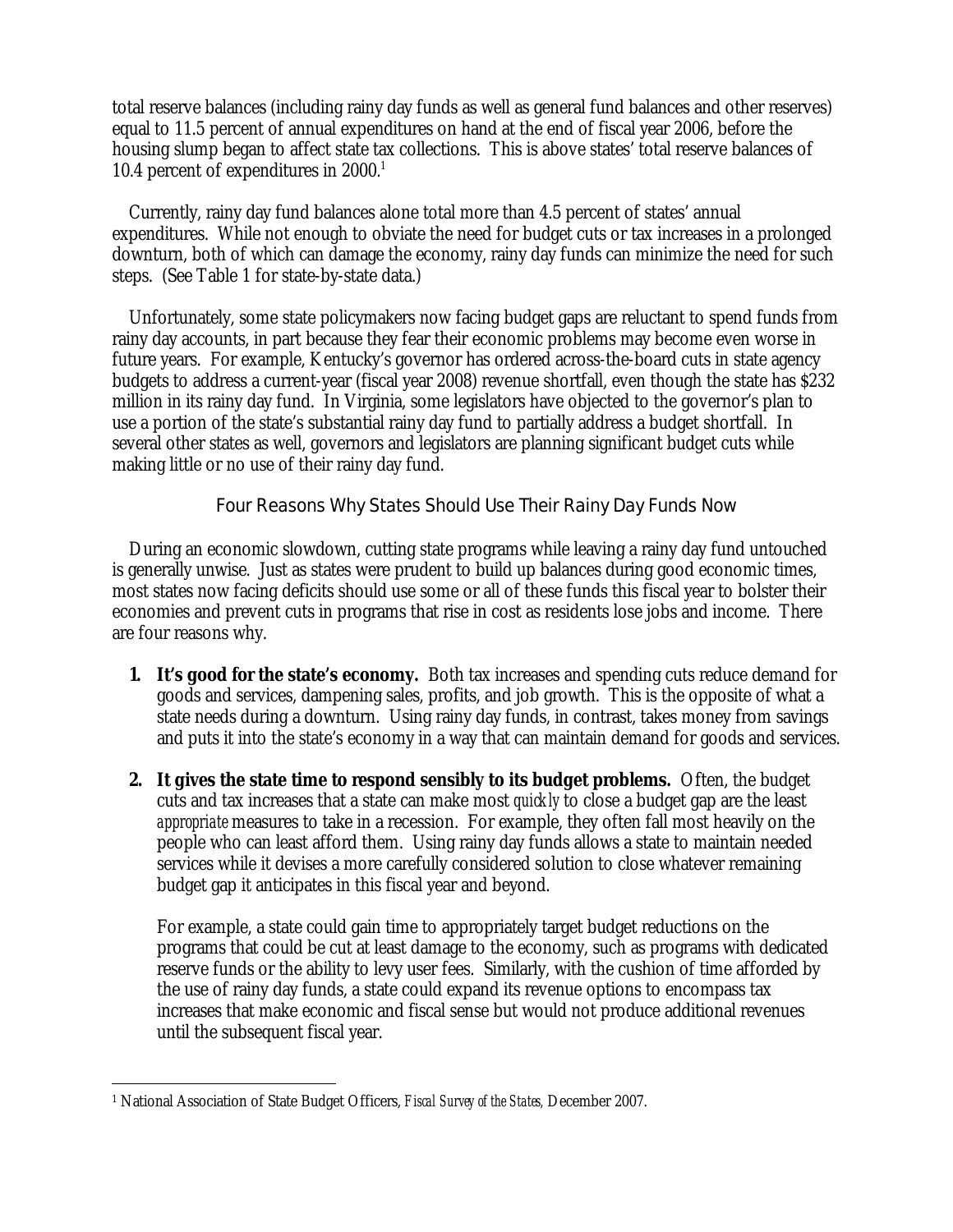| <b>TABLE 1: ESTIMATED RAINY DAY FUND BALANCES</b> |                       |                               |
|---------------------------------------------------|-----------------------|-------------------------------|
|                                                   | <b>FY 2008</b>        | <b>FY 2008</b>                |
|                                                   | Appropriated          | Appropriated                  |
|                                                   | <b>Rainy Day Fund</b> | <b>Rainy Day Fund Balance</b> |
| <b>State</b>                                      | <b>Balance</b>        | as a % of Spending            |
| Alabama<br>Alaska                                 | 700<br>3,042          | 8.2%<br>70.3%                 |
| Arizona                                           | 705                   | 6.6%                          |
| Arkansas                                          | 0                     | 0.0%                          |
| California                                        | 4,070                 | 4.0%                          |
| Colorado*                                         | $\mathbf 0$           | 0.0%                          |
| Connecticut                                       | 1,363                 | 8.3%                          |
| <b>Delaware</b>                                   | 183                   | 5.1%                          |
| Florida                                           | 1,354                 | 4.6%                          |
| Georgia                                           | 1,196                 | 5.9%                          |
| Hawaii                                            | 74                    | 1.3%                          |
| Idaho                                             | 135                   | 4.8%                          |
| <b>Illinois</b>                                   | 276                   | 1.0%                          |
| Indiana                                           | 360                   | 2.8%                          |
| lowa                                              | 592                   | 10.1%                         |
| Kansas                                            | $\mathbf 0$           | 0.0%                          |
| Kentucky                                          | 232                   | 2.5%                          |
| Louisiana                                         | 694                   | 8.1%                          |
| Maine                                             | 116                   | 3.7%                          |
| Maryland                                          | 694                   | 4.8%                          |
| Massachusetts                                     | 2,130                 | 7.5%                          |
| Michigan                                          | 2                     | 0.0%                          |
| Minnesota                                         | 1,036                 | 6.1%                          |
| Mississippi                                       | 302                   | 6.1%                          |
| Missouri                                          | 278                   | 3.3%                          |
| Montana                                           | $\mathbf 0$           | 0.0%                          |
| Nebraska                                          | 542                   | 16.4%                         |
| Nevada                                            | 268                   | 8.1%                          |
| New Hampshire                                     | 89                    | 5.8%                          |
| New Jersey                                        | 490                   | 1.5%                          |
| <b>New Mexico</b>                                 | 730                   | 12.7%                         |
| New York                                          | 1,206                 | 2.2%                          |
| North Carolina                                    | 787                   | 3.8%                          |
| North Dakota                                      | 200                   | 16.6%                         |
| Ohio                                              | 1,012                 | 3.8%                          |
| Oklahoma                                          | 572                   | 10.0%                         |
| Oregon                                            | 331                   | 4.6%                          |
| Pennsylvania                                      | 750                   | 2.8%                          |
| Rhode Island                                      | 104                   | 3.1%                          |
| South Carolina                                    | 187                   | 2.5%                          |
| South Dakota                                      | 134                   | 11.6%                         |
| Tennessee                                         | 750                   | 6.5%                          |
| Texas                                             | 1,222                 | 3.0%                          |
| Utah<br>Vermont                                   | 340<br>59             | 6.0%<br>5.0%                  |
| Virginia                                          |                       | 7.4%                          |
| Washington                                        | 1,314<br>227          | 1.6%                          |
| West Virginia                                     | 547                   | 13.2%                         |
| Wisconsin                                         | 56                    | 0.4%                          |
| Wyoming                                           | 217                   | 12.9%                         |
| <b>Total</b>                                      | 31,668                | 4.6%                          |

Sources: CBPP calculations of data from the National Association of State Budget Officers' Fiscal Survey of the States, December 2007, which reflected projected rainy day funds as of the beginning of the state fiscal year. Note: Colorado has no Rainy Day Fund but maintains a 4 percent general fund cash reserve (\$238.5 million in FY 2008.)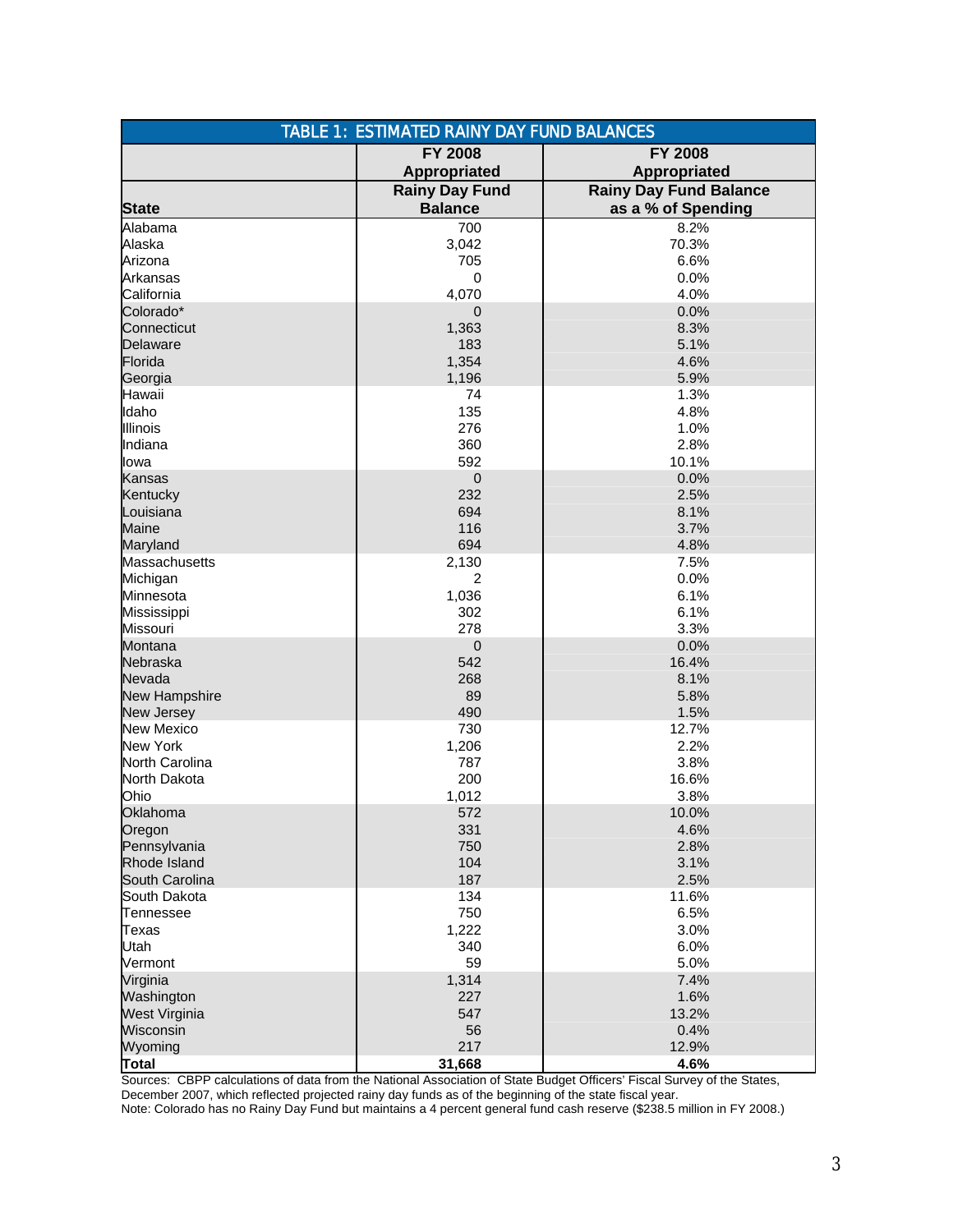- **3. It can help a state avoid cutting its "automatic economic stabilizers."** These are the programs for low-income families that rise in cost when the need for them rises due to higher unemployment and lower wages; examples include health care and cash assistance.
- **4. Never using the state's rainy day fund is tantamount to not having one at all.** Rainy day funds were specifically designed to provide a quick infusion of resources into the economy during a downturn to help avoid debilitating cuts to public services at the very time the services and programs are needed most. It makes little sense to save money as a means of preventing possible cuts in the future if doing so means making definite cuts in the present.

It is important to remember, however, that rainy day funds are meant for use during a cyclical economic downturn, not to support policies that cannot be sustained when the economy recovers and revenues rebound. For example, if a state is phasing in a tax cut, it should not use rainy day funds to allow that tax cut to continue to phase in. The more appropriate action would be to suspend the tax cut and reevaluate its affordability when the economy recovers.

Similarly, if a state is not experiencing fiscal distress now, it should retain its reserves because it might need them if the economy worsens.

## Using Rainy Day Funds Would Protect State Economies

-

When revenues fall below previous estimates during the current budget year or are projected to fall below the amount needed to maintain current services in the upcoming budget year, states must rebalance their budgets. Generally they have three options: using savings from rainy day funds to maintain current levels of spending, raising taxes to maintain current levels of spending, or cutting spending. Of these, using rainy day funds to maintain current levels of spending is the *only* option that does not shrink the overall level of consumption in the state.<sup>2</sup>

Cuts in direct state spending or reductions in assistance to low-income families reduce demand on a dollar-for-dollar basis. In other words, every \$1 reduction in payments to employees, contractors, or suppliers means that at least \$1 less will be spent in the economy buying goods and services. Moreover, when consumption falls, businesses tend to reduce their workforces, which deepens the recession further.

Tax increases also reduce demand, by leaving taxpayers with less money to spend. Unlike a spending cut, however, a tax increase does not reduce consumption on a dollar-for-dollar basis, because businesses and individuals pay for the tax increase in part by using savings. In general, higher-income taxpayers are more likely to use savings to pay the increased tax, while lower-income taxpayers will generally have to reduce their consumption. In either case, however, a tax increase reduces consumption to at least some extent and thus can further weaken a slow economy.<sup>3</sup>

<sup>2</sup> States have some other short-term "budget gimmicks" for addressing budget shortfalls, such as debt restructuring, shifting pay dates, or accelerating tax collections. But these options are limited in size and availability. In addition, overreliance on budget gimmicks can seriously jeopardize states' ability to achieve long-term budget stability. Such measures should be adopted only when necessary and only on a temporary basis, and should be accompanied by specific plans to reverse them in the future.

<sup>3</sup> Nicholas Johnson, "Budget Cuts or Tax Increases at the State Level: Which Is Preferable During an Economic Downturn?" Center on Budget and Policy Priorities, January 8, 2008, http://www.cbpp.org/1-8-08sfp.htm.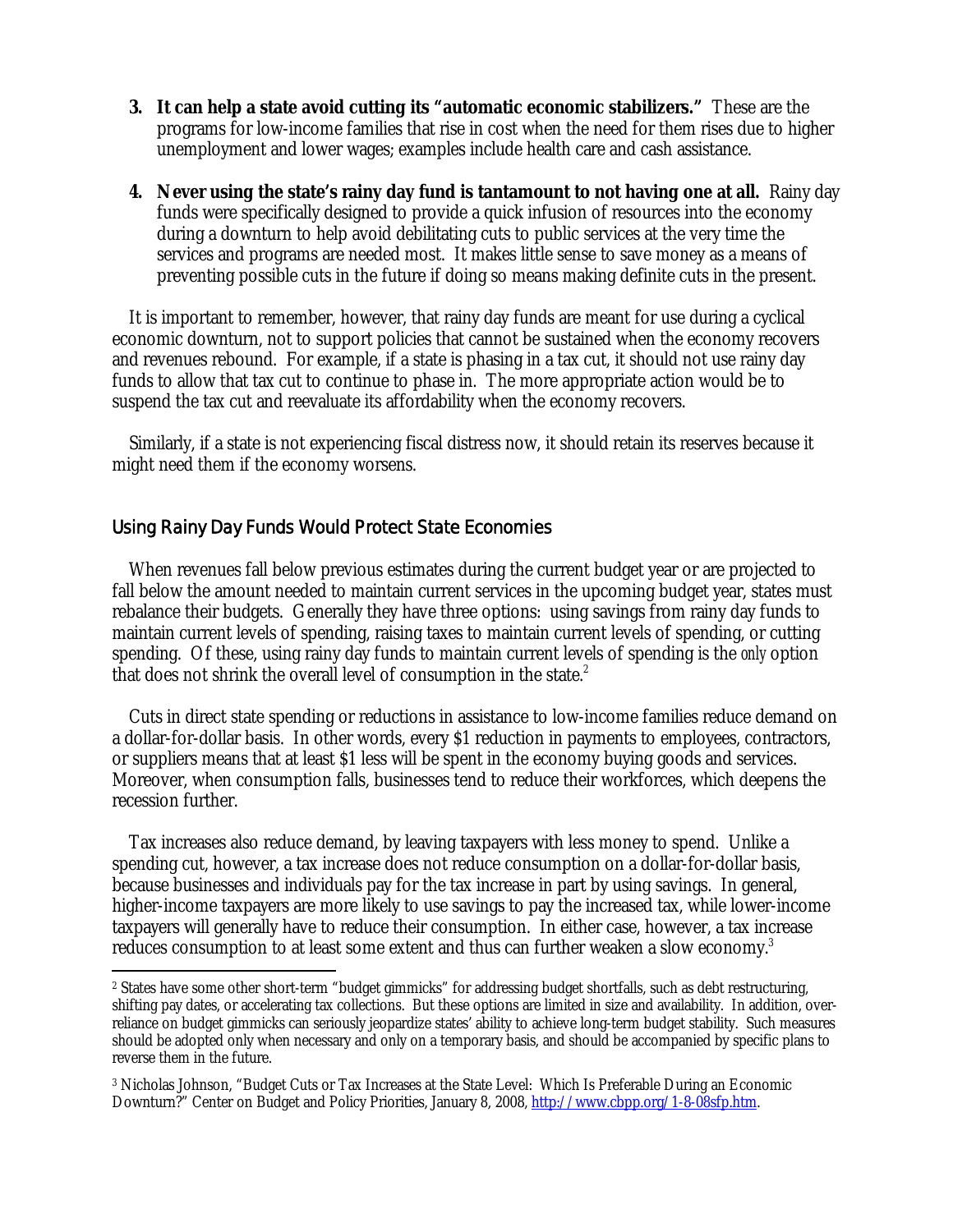#### Use of Rainy Day Funds Won't Hurt a State's Bond Rating

A few state officials appear to believe that using rainy day funds at this time would cause bond rating agencies to downgrade the state's bond rating. This does not appear to be the case. For example, a Standard and Poor's report published during the last recession indicated that prudent use of reserves would not affect a state's credit rating. According to the report:

Use of reserves is not a credit weakness in and of itself. *These reserves are accumulated in order to be spent* during times of budgetary imbalance and extraordinary economic events. The last month has highlighted the importance and critical nature of these reserves from a credit standpoint. Given this period of economic uncertainty, a balanced approach of adjusting spending and drawing on reserves will reduce out-year structural imbalance.<sup>a</sup>

 $\overline{\phantom{a}}$  , where  $\overline{\phantom{a}}$ a Robin Prunty, Alexander M. Fraser, and Steven J. Murphy, "Commentary: The State of the States," Standard and Poor's, October 18, 2001 (emphasis added).

Using rainy day funds, in contrast, means taking money out of savings in order to *increase*  consumption, which in the short run has a positive impact on the economy. While most states will not have sufficient rainy day funds or other reserves to completely avoid spending cuts or tax increases, the funds allow states to minimize these damaging measures.

## Rainy Day Funds Should Be a State's First Response to Fiscal Stress

 Often, states' first response to developing budget gaps is to cut spending. Although spending reductions usually cannot be avoided when deficits are as deep as those projected in some states, there are economic and practical advantages in taking the time to consider carefully *which* programs should be cut.

When looking for budget cuts that can be enacted and implemented quickly (especially when deficits arise in the middle of a fiscal year), policymakers often decide on across-the-board cuts or cuts that target the portion of the budget that has not yet been committed. There are problems with both of these approaches:

- Across-the-board cuts do not distinguish between programs that are vital and those that are not. The across-the-board approach is particularly problematic in a recession, when some programs need to grow to assist residents who have lost jobs and income.
- Often the most convenient programs to cut are those that spend funds monthly, such as cash assistance and Medicaid, rather than those for which commitments are made at the beginning of the fiscal year or biennium, such as education, payments to local governments, or capital projects. As a result, cuts often are made in the very programs that a state's residents need the most to weather an economic downturn.

If given the time to consider budget cuts more carefully, policymakers can focus the cuts on areas that are less economically damaging and fall less heavily on low-income residents. For example, some programs, such as higher education or transportation, may have reserve funds that can be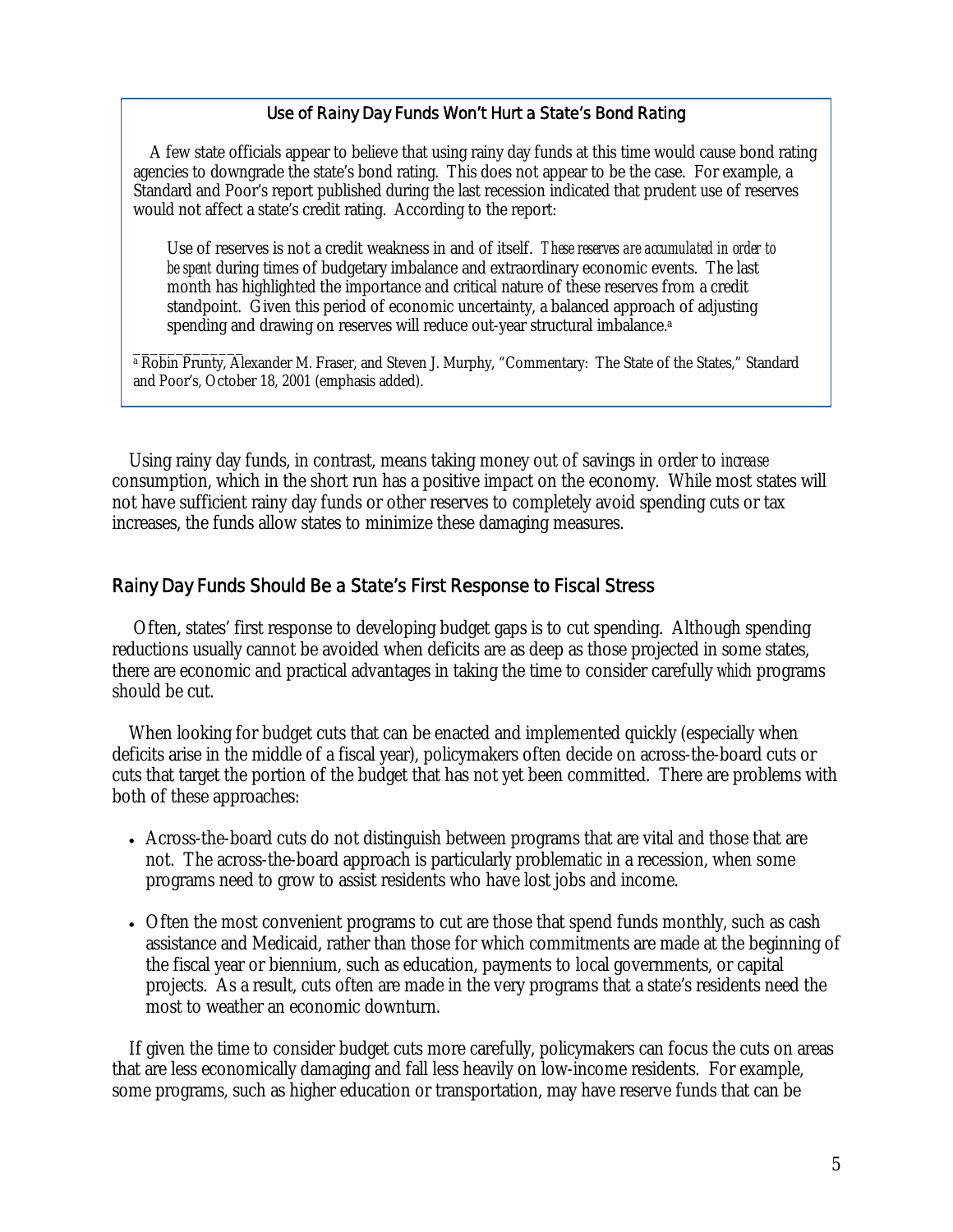drawn upon to compensate for reductions in their current budgets. Or, some programs may be able to raise user fees temporarily to offset budget cuts.

Policymakers can gain the time to make these types of considered decisions by using rainy day funds to shore up state finances in the interim.

Similarly, policymakers who want to close budget gaps through tax increases also may need time to develop and consider options. During the last two recessions, states placed heavy emphasis on raising regressive taxes, such as sales and excise taxes. These arguably are the easiest taxes to increase, involving only a change in rate that can easily be publicized and implemented. Such increases also begin yielding new revenue very soon after they are implemented. But these taxes place a disproportionate burden on low- and moderate-income families, so raising them exacerbates the already regressive nature of most state and local tax systems. (It also takes money out of the pockets of the people who are most likely to spend it, a counterproductive step during a downturn.)

Other revenue-enhancing options may be preferable on policy grounds but may not generate new revenue immediately. For example, closing corporate tax loopholes or suspending tax cuts that have yet to take effect may not yield additional revenues until the first full fiscal year after the change is enacted. Since state fiscal stress could easily last through fiscal year 2009 or beyond, such changes make sense to enact, and the up-front use of rainy day funds can bridge the gap between enactment of the tax increase and the time the change begins to yield revenue.

### Protecting Programs Needed to Fight Rising Hardship During a Recession

Economic downturns naturally increase the need for programs that serve low-income households such as Medicaid and TANF. These programs are called "automatic economic stabilizers" because their spending automatically goes up when people lose jobs and income, thereby helping to stabilize overall demand — and cushion the increase in hardship — during a recession.

Maintaining these programs is an appropriate use of rainy day funds. It also can help states avoid repeating the experience of the last downturn, during which states that were looking for immediate savings to address mid-year budget shortfalls often targeted programs that spend funds on a monthly basis. This led a number of states to cut or freeze income assistance and health programs that primarily affected the poor. Some 34 states cut eligibility for public health programs, for example, causing at least 1 million people to lose health coverage. At least 23 states cut eligibility for child care subsidies or otherwise limited access to child care.

In recent weeks, a number of states have begun considering weakening their safety net through legislative action, mid-year budget cuts, or cuts in governor's proposed budgets. For example, Rhode Island's governor has proposed rolling back public health coverage for parents of lowincome children by raising the income eligibility level. In California, the governor's proposed budget would terminate cash assistance to certain children after their parents reach the program's time limit, cut Medicaid payments to doctors and hospitals that serve low-income patients by over \$1 billion, and suspend cost-of-living increases in supplemental cash assistance for low-income seniors and persons with disabilities.